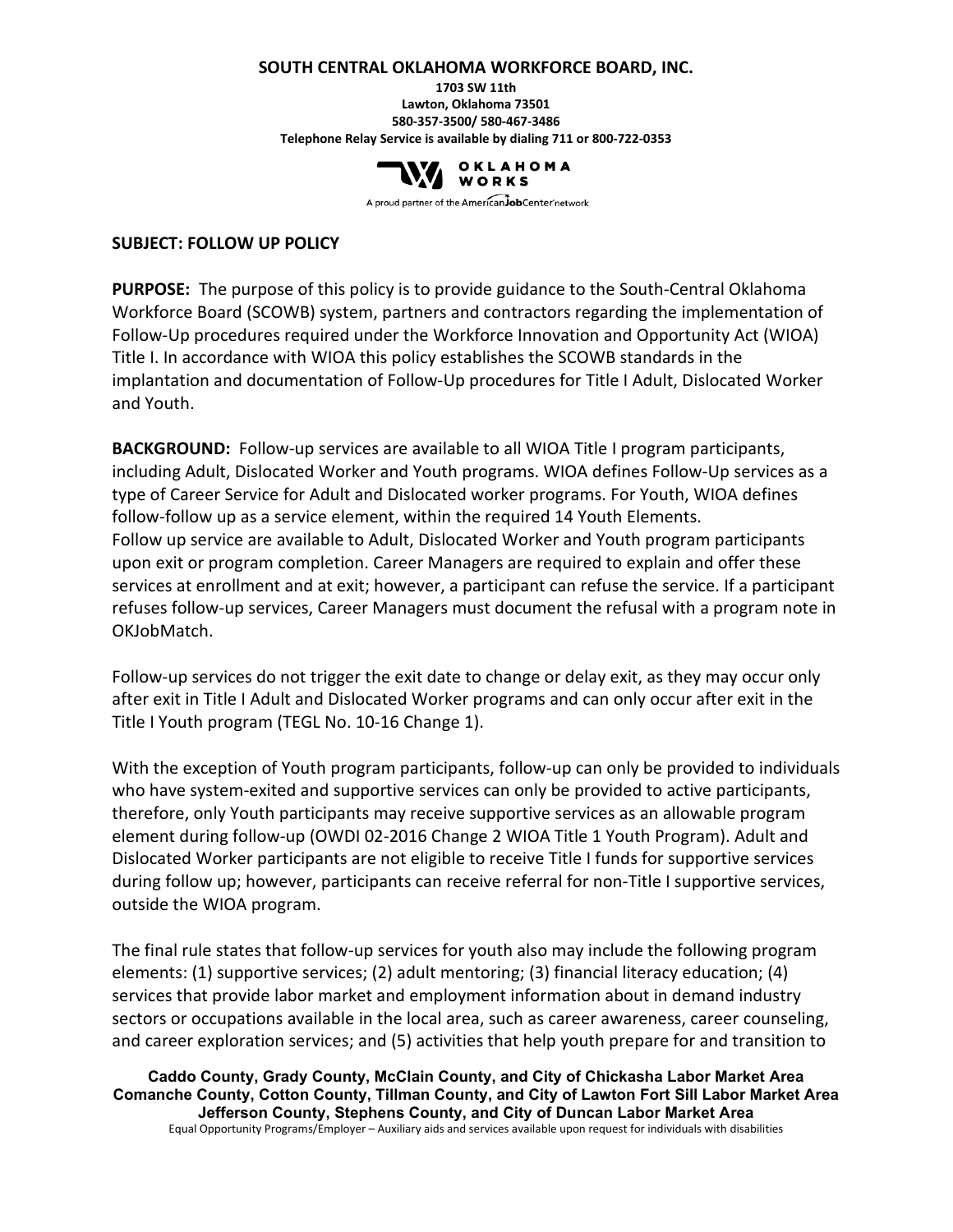postsecondary education and training. Provision of these program elements must occur after the exit date in order to count as follow-up services.

# **REFERENCES:**

WIOA, Section 124(c)(2)(A)(xiii) TEGL No. 10-16 Change 1 TEGL No. 19-16 TEGL No. 21-16 20 CFR 681.580 OWDI- #02-2016 Change 2 WIOA Title 1 Youth Program OWDI-#19-2017 Change 1 Adult and Dislocated Worker

**IMPORTANT!** This document contains **important information** about your rights, responsibilities and/or benefits. It is critical that you understand the information in this document, and we will provide the information in your preferred language at no cost to you. **Call Lafonda Crowder (580) 357-3500** for assistance in the translation and understanding of the information in this document.

**¡IMPORTANTE!** Este documento contiene **información importante** sobre sus derechos, responsabilidades y/o beneficios. Es importante que usted entienda la información en este documento. Nosotros le podemos ofrecer la información en el idioma de su preferencia sin costo alguno para usted. **Llame al Lafonda Crowder (580) 357-3500** para pedir asistencia en traducir y entender la información en este documento.

# **Telephone Relay Service is available by dialing 711 or 800-722-0353**

#### **POLICY:**

#### **CONTACT:**

Follow-up services must include at least one contact every quarter for the minimum of 12 months. Attempted contacts are not to be entered as a Follow-up service and should be entered as a "Follow-up contact" program note.

A primary contact and two alternative contact methods are required to be documented in the Individual Employment Plan (IEP) or Individual Service Strategy (ISS) at the time of enrollment and updated prior to the time of exit. Follow-up services are required to be explained at enrollment and offered at the time of exit. A participant may refuse to receive follow-up services. If follow-up services are refused it must be documented with a program note and must include the date of refusal.

If the participant has not been able to be reached with the primary contact number and the two alternative contact methods within the first six (6) months, documentation must be in a program note detailing what methods of contact were used, what dates contacts were attempted, and that the participant is being removed from follow-up services due to "no contact during follow-up".

**Caddo County, Grady County, McClain County, and City of Chickasha Labor Market Area Comanche County, Cotton County, Tillman County, and City of Lawton Fort Sill Labor Market Area Jefferson County, Stephens County, and City of Duncan Labor Market Area** Equal Opportunity Programs/Employer – Auxiliary aids and services available upon request for individuals with disabilities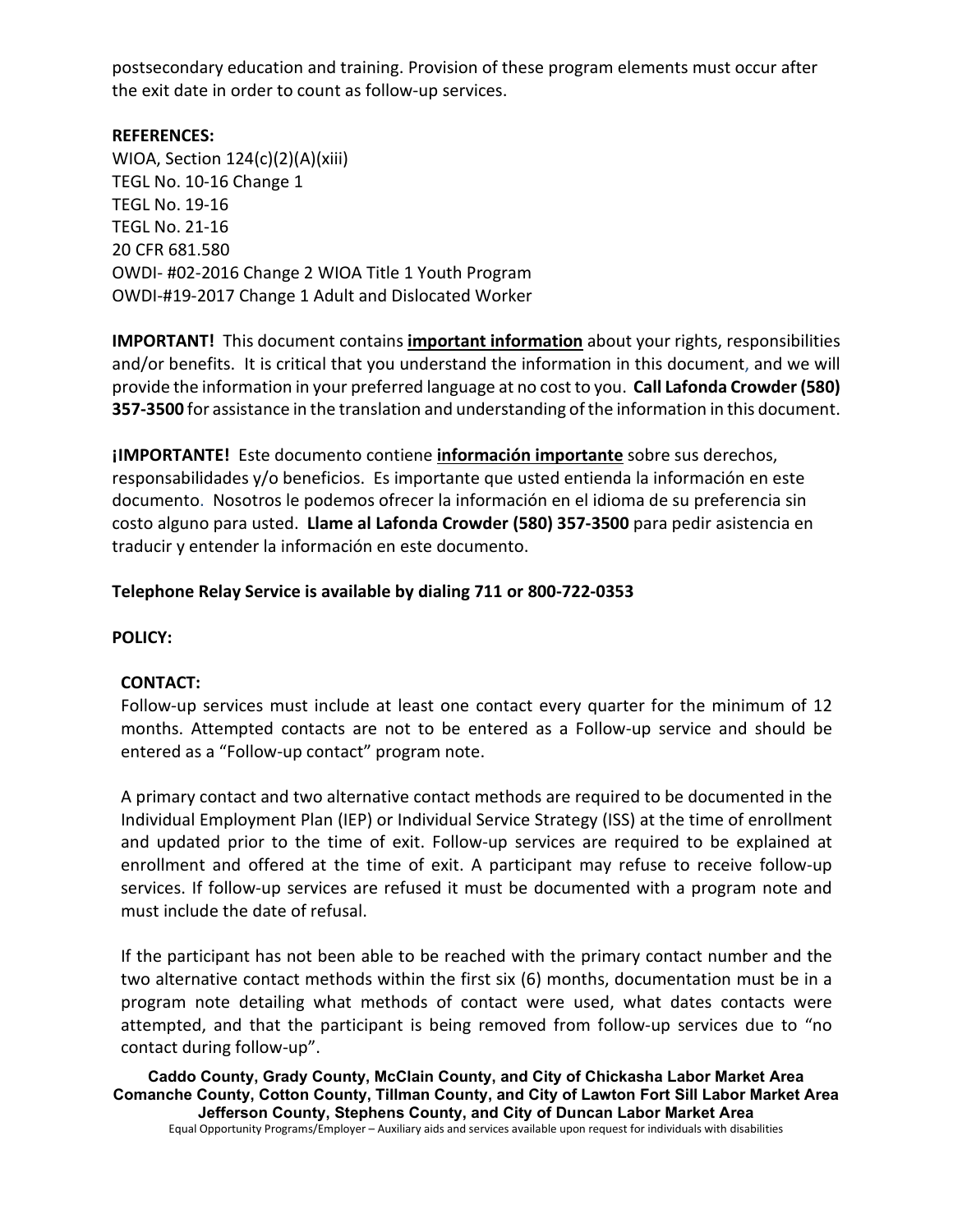# **DESCRIPTION:**

### **Adult and Dislocated Worker**

Adults and Dislocated Workers are available to receive follow-up services upon exit; however, follow-up services must be offered beginning the day after s/he enters unsubsidized employment. The services can be provided *for a minimum period of twelve months from the date of employment*.

Adult and Dislocated Worker's require regular (monthly) contact with the participant and/or the employer by WIOA Title I case navigator and/or system placement staff. Adult and Dislocated Worker participants are not eligible to receive Title I funds for supportive services during followup. Follow-up services include, but are not limited to the following activities:

- Job Retention and Crisis Management
- Job Advancement and Career Development
- Peer support groups
- Employment verification
- Mentoring
- Educational opportunity information

Once a participant secures unsubsidized employment, the WIOA Case Manager and/or system placement staff must work together with the participant to ensure job retention and advancement. The two staff members must distinguish their appropriate roles on a case-by-case basis. Previously developed relationships among the staff and participant should be considered when distinguishing roles and responsibilities.

#### **Youth**

Youth participants have follow-up services available for a minimum duration of twelve (12) months. Follow-up begins the day after exit, the completion of the last youth program service as indicated in the participant's Service and Training (S&T) Plan in OkJobMatch. Follow-up is an activity provided in order to assist them with retention of employment and/or educational pursuits and must be determined based on the needs of the participant.

Youth require regular quarterly contact and follow-up service must be provided to all youth participants for a minimum of 12 months after exit. Follow-up services are essential in successful employment and/or postsecondary education and training. They may include regular contact with the youth's employer in order to assist in addressing work-related problems that arise. Follow-up services must be determined based on the needs of the participant and therefore they may differ for each participant. Follow-up services for youth may include the following:

- The leadership development activities;
	- o Exposure to postsecondary educational opportunities;
	- o Community and service learning projects;
	- o Peer-centered activities, including peer mentoring and tutoring;
	- $\circ$  Organizational and teamwork training, including team leadership training;

**Caddo County, Grady County, McClain County, and City of Chickasha Labor Market Area Comanche County, Cotton County, Tillman County, and City of Lawton Fort Sill Labor Market Area Jefferson County, Stephens County, and City of Duncan Labor Market Area** Equal Opportunity Programs/Employer – Auxiliary aids and services available upon request for individuals with disabilities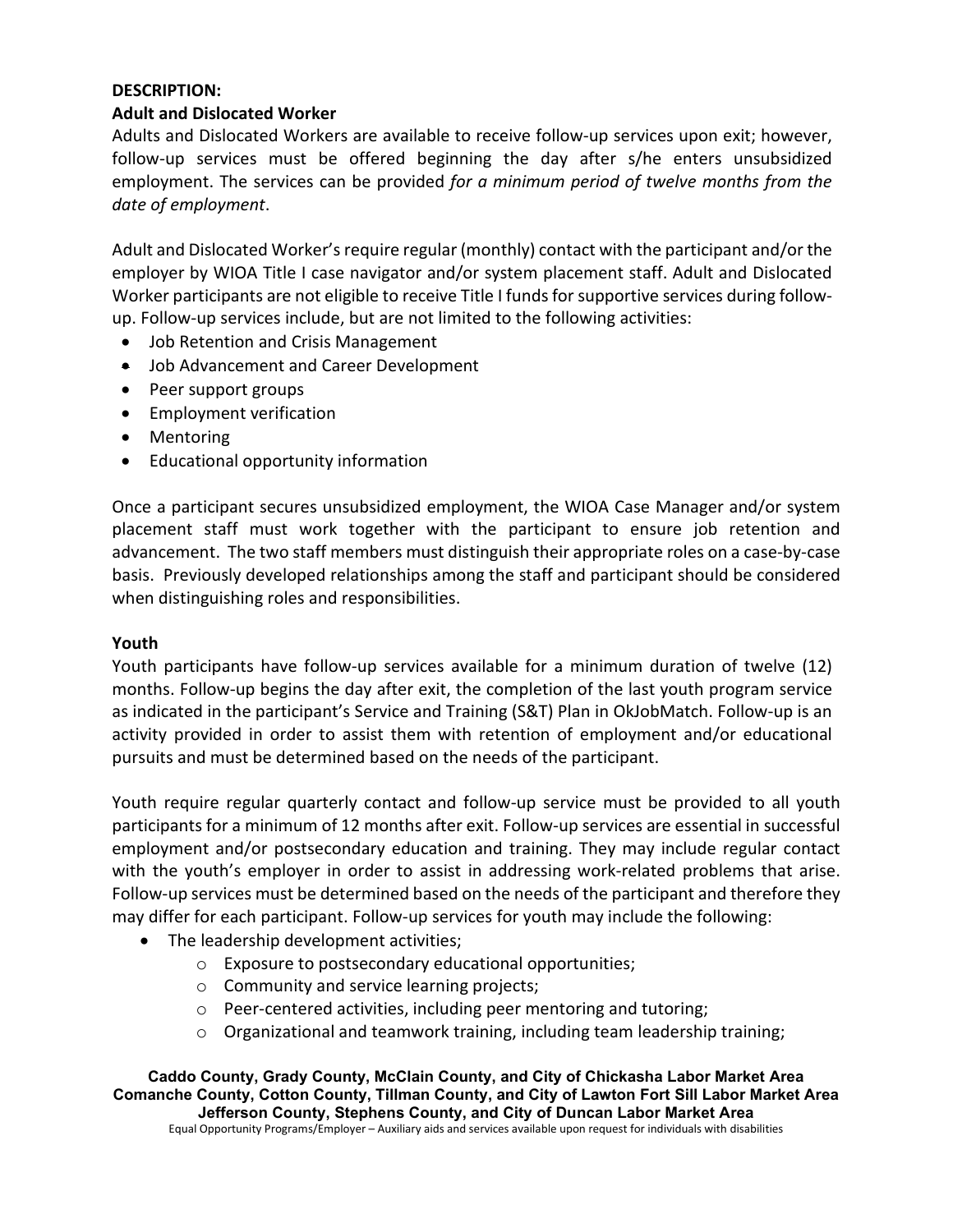- o Training in decision-making, including determining priorities; and
- $\circ$  Citizenship training, including life skills such as parenting, work behavior training and budgeting of resources
- $\circ$  Civic engagement activities which promote the quality of life in a community; and
- $\circ$  Other leadership activities that place youth in a leadership role such as serving in a leadership committee, such as a Standing Youth Committee.
- Supportive service activities
	- o Linkages to community services;
	- o Assistance with transportation;
	- o Assistance with child care and dependent care;
	- o Assistance with housing;
	- o Needs-related payments;
	- o Assistance with educational testing;
	- o Reasonable accommodations for youth with disabilities;
	- o Legal aid services;
	- o Referrals to health care;
	- $\circ$  Assistance with uniforms or other appropriate work attire and work-related tools, including such items as eye glasses and protective eye gear.
	- o Assistance with books, fees, school supplies, and other necessary items for students enrolled in postsecondary education classes; and
	- o Payments and fees for employment and training-related applications, tests, and certifications.
	- $\circ$  Payments and fees for employment and training-related applications, tests, and certifications.
- Financial literacy
- Employer contact to assist in work- related issues that may arise
- Educational opportunity information
- Employment opportunity information
- Career development
- Work-Related Peer Support Groups
- Adult Mentoring

# **DOCUMENTATION:**

Follow-up services entered in the participants Service & Training(S&T) plan must be services that are provided to the participant or employer. These services should be entered at the time the service is provided and the service date(s) should reflect the actual date of service. A detailed description of the service provided and any outcomes associated with that service must be entered in the S&T service note. An attempted contact or contact in order to obtain outcome documentation with the participant is not an acceptable follow-up service and should be documented as a program note.